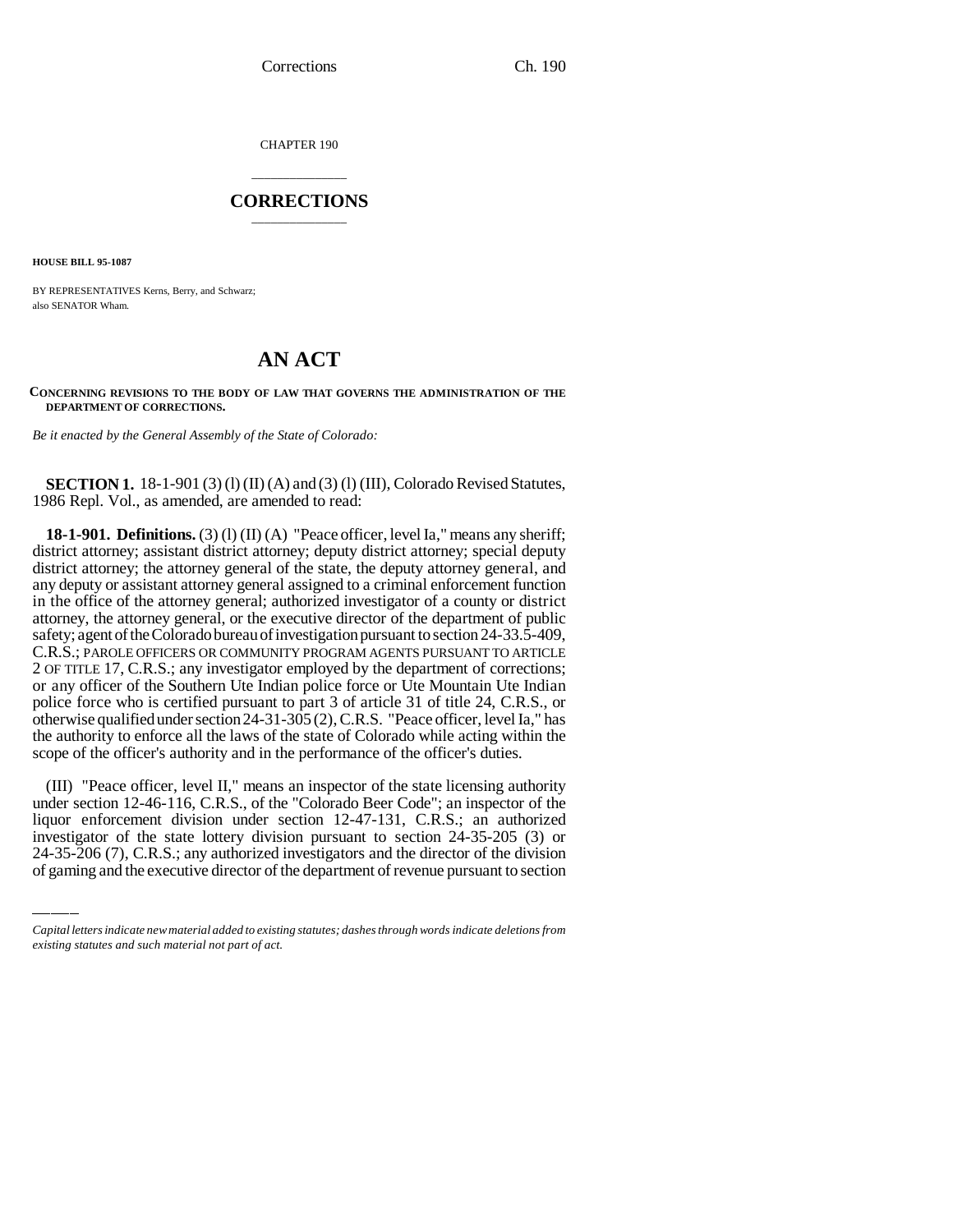12-47.1-204, C.R.S.; any officer, guard, or supervisory employee within the department of corrections, including parole officers pursuant to article 2 of title 17, C.R.S., except any investigator employed by the department of corrections; a security guard employed by the state of Colorado; a security officer as defined in section 24-7-101, C.R.S.; a district wildlife manager, special district wildlife manager, or parks and recreation officer defined as a peace officer pursuant to section 33-1-102, C.R.S., and acting under the authority of a peace officer pursuant to sections 33-6-101 and 33-15-101, C.R.S.; or a railroad employee defined as a peace officer pursuant to section 40-32-104.5, C.R.S., who shall have access to Colorado bureau of investigation fugitive and stolen property records. "Peace officer, level II," has the authority to enforce all the laws of the state of Colorado while acting within the scope of his authority and in the performance of his duties, and section 18-1-106 (1.5) and section 18-3-107 shall apply to "peace officer, level II".

**SECTION 2.** 13-22-103 (1), Colorado Revised Statutes, 1987 Repl. Vol., is amended to read:

**13-22-103. Minors - consent for medical, dental, and related care.** (1) Except as otherwise provided in sections 18-6-101 SECTIONS 16-11-311(4.5), 18-6-101, and 25-4-402, C.R.S., a minor eighteen years of age or older, or a minor fifteen years of age or older who is living separate and apart from his parent, parents, or legal guardian, with or without the consent of his parent, parents, or legal guardian, and is managing his own financial affairs, regardless of the source of his income, or any minor who has contracted a lawful marriage may give consent to the furnishing of hospital, medical, dental, emergency health, and surgical care to himself. Such consent shall not be subject to disaffirmance because of minority, and, when such consent is given, said minor shall have the same rights, powers, and obligations as if he had obtained majority.

**SECTION 3.** 16-11-311 (5) (a), Colorado Revised Statutes, 1986 Repl. Vol., as amended, is amended, and the said 16-11-311 is further amended BY THE ADDITION OF A NEW SUBSECTION, to read:

**16-11-311. Sentences - youthful offenders - legislative declaration - powers and duties of district court - authorization for youthful offender system powers and duties of department of corrections - repeal.** (4.5) THE CONSENT OF THE PARENT, PARENTS, OR LEGAL GUARDIAN OF AN OFFENDER UNDER THE AGE OF EIGHTEEN YEARS WHO HAS BEEN SENTENCED TO THE YOUTHFUL OFFENDER SYSTEM PURSUANT TO THIS SECTION SHALL NOT BE NECESSARY IN ORDER TO AUTHORIZE HOSPITAL, MEDICAL, DENTAL, EMERGENCY HEALTH, OR EMERGENCY SURGICAL CARE. IN ADDITION, NEITHER THE DEPARTMENT NOR ANY HOSPITAL, PHYSICIAN, SURGEON, DENTIST, TRAINED EMERGENCY HEALTH CARE PROVIDER, OR AGENT OR EMPLOYEE THEREOF WHO, IN GOOD FAITH, RELIES ON SUCH A MINOR OFFENDER'S CONSENT SHALL BE LIABLE FOR CIVIL DAMAGES FOR FAILURE TO SECURE THE CONSENT OF SUCH AN OFFENDER'S PARENT, PARENTS, OR LEGAL GUARDIAN PRIOR TO RENDERING SUCH CARE. HOWEVER, THE PARENT, PARENTS, OR LEGAL GUARDIAN OF A MINOR OFFENDER DESCRIBED IN THIS SUBSECTION (4.5) MAY BE LIABLE, AS PROVIDED BY LAW, TO PAY THE CHARGES FOR THE CARE PROVIDED THE MINOR ON SAID MINOR'S CONSENT.

(5) (a) Except as otherwise provided by paragraph (b) of this subsection (5), the department of corrections shall implement a procedure for the transfer of an offender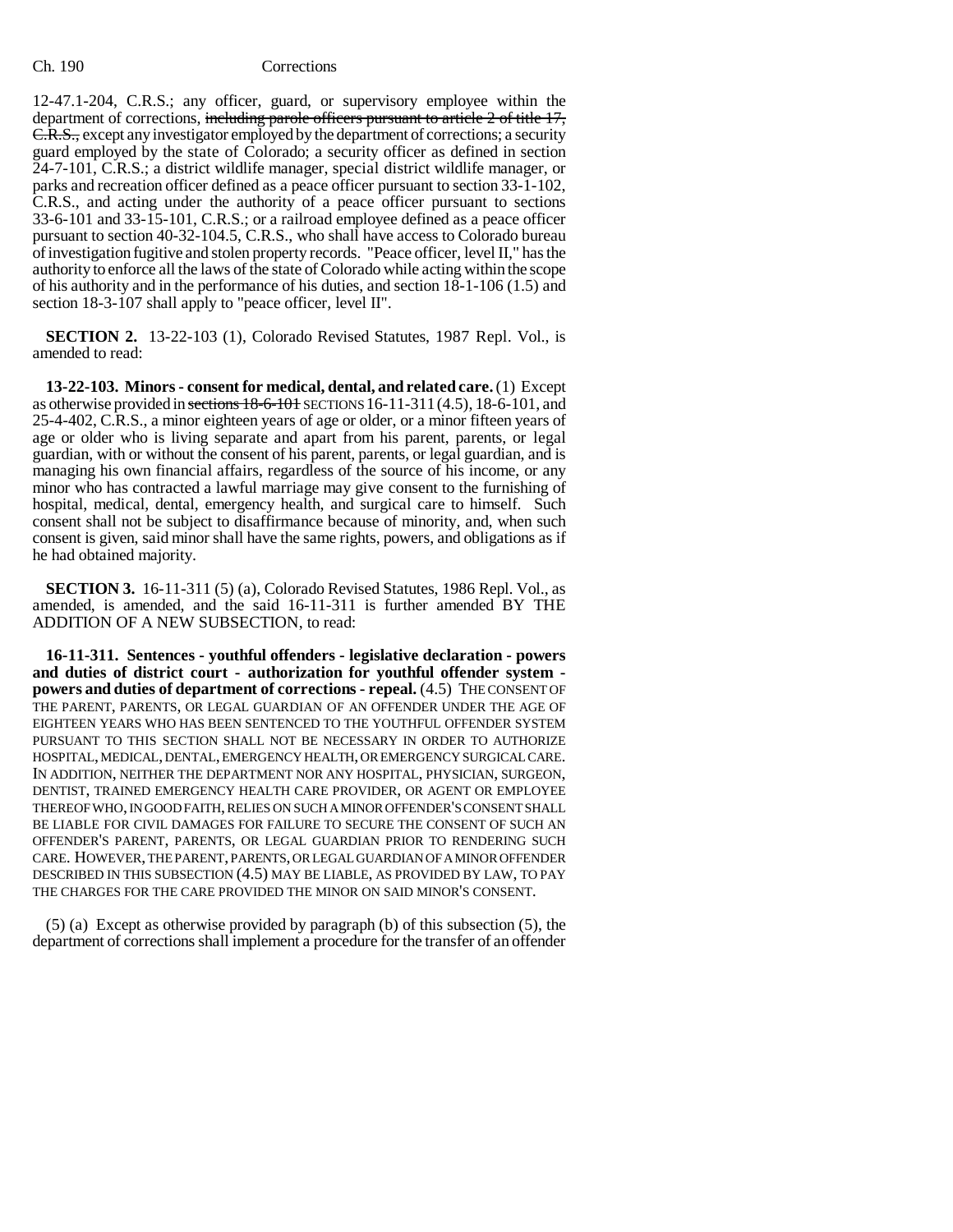to another facility for vocational or training services or when an offender in the system poses a danger to himself or herself or others and has been convicted of a class 3 felony and has attained the age of eighteen years. The executive director of the department of corrections shall review any transfer determination by the department prior to the actual transfer of an inmate, including a transfer back to the district court for revocation of the sentence to the youthful offender system. When the department seeks to revoke a youthful offender's sentence to the department of corrections, the executive director shall review the department's decision in accordance with section 24-4-105, C.R.S.

**SECTION 4.** 16-13-301 (2.7), Colorado Revised Statutes, 1986 Repl. Vol., as amended, is amended to read:

**16-13-301. Definitions.** As used in this part 3, unless the context otherwise requires:

(2.7) "Seizing agency" means any agency which is charged with the enforcement of the laws of this state, of any other state, or of the United States and which has participated in a seizure or has been substantially involved in effecting a forfeiture through the development of evidence underlying the claim for forfeiture or through legal representation pursuant to this part 3. THE DEPARTMENT OF CORRECTIONS SHALL BE DEEMED TO BE INCLUDED UNDER THIS DEFINITION.

**SECTION 5.** 16-13-502 (2), Colorado Revised Statutes, 1986 Repl. Vol., as amended, is amended to read:

**16-13-502. Definitions.** As used in this part 5, unless the context otherwise requires:

(2) "Seizing agency" means any agency which is charged with the enforcement of the laws of this state, of any other state, or of the United States relating to controlled substances and which has participated in a seizure or has been substantially involved in effecting a forfeiture through legal representation pursuant to this part 5; except that the filing of any lien against property forfeited under this part 5 by the governing body or agency thereof of any seizing agency after the date of seizure shall preclude such agency from participating pursuant to this part 5 as a seizing agency and shall deny any such agency from receiving any proceeds under this part 5. THE DEPARTMENT OF CORRECTIONS SHALL BE DEEMED TO BE INCLUDED UNDER THIS DEFINITION.

**SECTION 6.** 16-13-506 (1) (c), Colorado Revised Statutes, 1986 Repl. Vol., as amended, is amended to read:

**16-13-506. Final order - disposition of property.** (1) If the prosecution prevails in the forfeiture action, the court shall order the property forfeited and perfect the state's right and interest in and title to such property, and such order shall relate back to the date of seizure. The court shall also order such property to be sold by the sheriff in the manner provided for sales on execution. The proceeds of sale shall be applied as follows and in the following order:

(c) Of the balance remaining after payment pursuant to paragraphs (a) and (b) of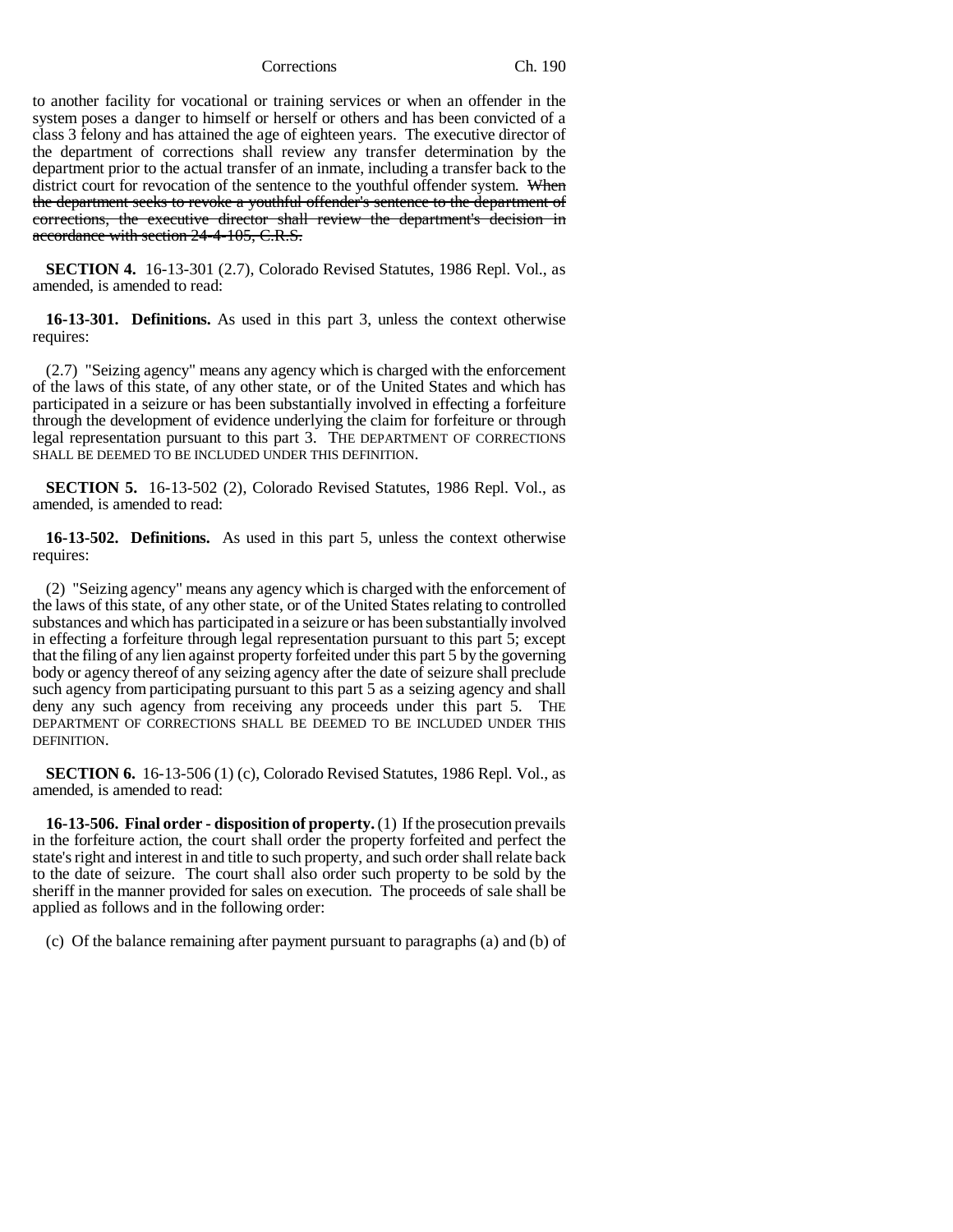this subsection (1):

(I) Ten percent shall be deposited into the state general fund for appropriation by the general assembly to the judicial department for the payment of costs attributable to proceedings brought pursuant to section 16-13-505;

(I.5) Ten percent shall be deposited into the state general fund for appropriation by the general assembly to the department of public safety for law enforcement purposes. FOR THE PURPOSES OF THIS SUBPARAGRAPH (I.5), LAW ENFORCEMENT PURPOSES SHALL INCLUDE, BUT ARE NOT LIMITED TO, THE ADMINISTRATION OF THE DEPARTMENT OF CORRECTIONS AND ITS FACILITIES.

(II) One and one-half percent to the district attorney as fees for bringing said action.

**SECTION 7.** 17-1-104.3, Colorado Revised Statutes, 1986 Repl. Vol., as amended, is amended to read:

**17-1-104.3. Correctional facilities - locations - security level.** (1) The correctional facilities managed, supervised, and controlled by the department pursuant to section 17-1-104, the location of such facilities, and the primary security level of such facilities shall be as follows:

| <b>Correctional facility</b>                  | Location              | <b>Security level</b>              |
|-----------------------------------------------|-----------------------|------------------------------------|
| Colorado state<br>penitentiary                |                       | Fremont county Maximum/Ad. seg.    |
| Centennial correctional<br>facility           | Fremont county Close  |                                    |
| Limon correctional<br>facility                | Lincoln county        | Medium                             |
| Arkansas Valley<br>correctional facility      | Crowley county Medium |                                    |
| Buena Vista<br>correctional facility          | Chaffee county        | Medium                             |
| Colorado Territorial<br>correctional facility | Fremont county Medium |                                    |
| Fremont correctional<br>facility              | Fremont county Medium |                                    |
| <b>Buena Vista</b><br>modular unit            | Chaffee county        | Minimum restrictive                |
| Arrowhead correctional                        |                       | Fremont county Minimum restrictive |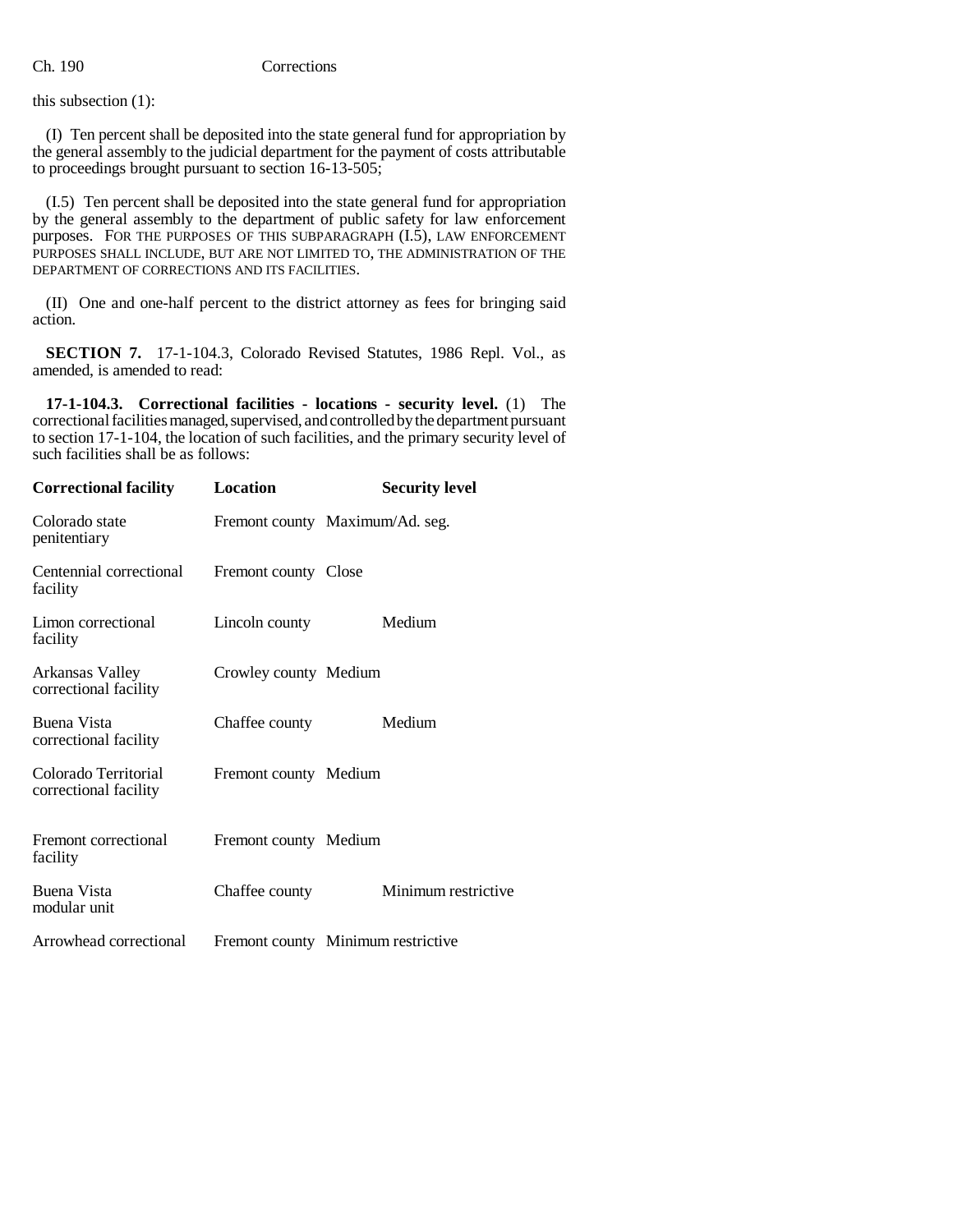# center

| Four Mile<br>correctional center                      | Fremont county Minimum restrictive |         |                            |
|-------------------------------------------------------|------------------------------------|---------|----------------------------|
| Pre-release<br>correctional center                    | Fremont county Minimum restrictive |         |                            |
| Skyline correctional<br>center                        | Fremont county Minimum             |         |                            |
| Colorado correctional<br>center                       | Jefferson county Minimum           |         |                            |
| Delta correctional Delta county<br>center             |                                    | Minimum |                            |
| Rifle correctional<br>center                          | Garfield county                    |         | Minimum                    |
| Colorado correctional<br>alternative program          | Chaffee county                     |         | Minimum                    |
| Colorado women's Fremont and<br>correctional facility | Pueblo counties                    | Mixed   |                            |
| Denver reception and<br>diagnostic center             | City and county Mixed<br>of Denver |         |                            |
| PUEBLO MINIMUM<br><b>CENTER</b>                       | PUEBLO COUNTY                      |         | <b>MINIMUM RESTRICTIVE</b> |
| <b>SAN CARLOS FACILITY</b>                            | PUEBLO COUNTY                      |         | <b>MIXED</b>               |

(2) SUBSECTION (1) OF THIS SECTION SHALL BE CONSTRUED TO SET FORTH THE FEATURES AND GENERAL OPERATION STATUS OF THE FACILITIES DESCRIBED IN THAT SUBSECTION. NOTHING IN SUBSECTION (1) OF THIS SECTION SHALL BE CONSTRUED TO DEFINE OR RESTRICT THE CUSTODY LEVEL OF INMATES PLACED IN THE FACILITIES DESCRIBED IN THAT SUBSECTION.

(3) THE DEPARTMENT SHALL USE AN ACCOUNTING SYSTEM THAT:

(a) WITH RESPECT TO EACH CUSTODY LEVEL, ASSURES A COMPLETE AND SEPARATE ACCOUNTING OF THE CONSTRUCTION AND DIRECT OPERATING COSTS ASSOCIATED WITH MAINTAINING THE POPULATION OF EACH LEVEL AT A CORRECTIONAL FACILITY THAT MAINTAINS MIXED CUSTODY LEVELS OF INMATES;

(b) IS BASED UPON GENERALLY ACCEPTED ACCOUNTING PRINCIPLES THAT PRECLUDE THE COMMINGLING OF COSTS FOR DIFFERENT POPULATIONS OF INMATES; AND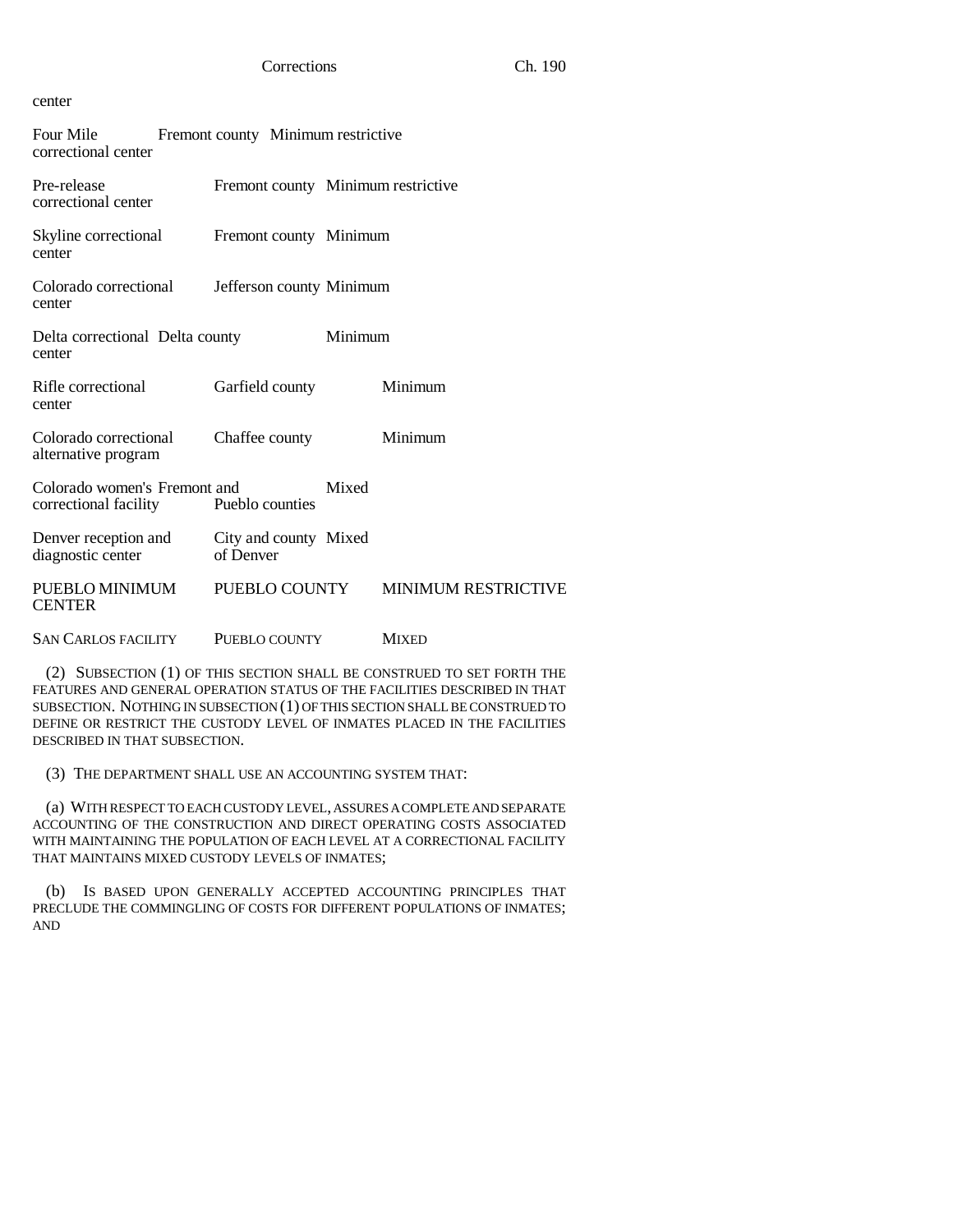(c) REQUIRES EACH FACILITY TO MAINTAIN COMPLETE RECORDS OF ALL EXPENDITURES FOR ALL CUSTODY LEVELS OF INMATES.

(4) ON OR BEFORE NOVEMBER 1, 1995, AND THE FIRST DAY OF EACH NOVEMBER THEREAFTER, THE DEPARTMENT SHALL SUBMIT AN ANNUAL REPORT TO THE JOINT BUDGET COMMITTEE, THE CAPITAL DEVELOPMENT COMMITTEE, AND THE JUDICIARY COMMITTEES OF EACH HOUSE OF THE GENERAL ASSEMBLY THAT COMPARES THE CONSTRUCTION AND OPERATING COSTS OF FACILITIES WITH MIXED CUSTODY LEVELS TO THE CONSTRUCTION AND OPERATING COSTS OF FACILITIES WITHOUT SUCH MIXED CUSTODY LEVELS.

**SECTION 8.** 17-20-116, Colorado Revised Statutes, 1986 Repl. Vol., as amended, is repealed as follows:

**17-20-116. County or municipal roadwork.** Upon written request of a majority of the board of county commissioners of any county in this state and the order of the department, the superintendent of any state correctional facility shall detail such inmates as are specified in such order, not exceeding the number specified in said written request, to work upon such public roads and highways of the state or of such county or upon such streets and alleys of any municipality within such county as are designated in the written request of said county commissioners. Such county shall pay all additional expenses of guarding said inmates while working upon said public roads and highways within such county and shall furnish all tools and materials necessary in the performance of said work. When said work is done within the limits of any municipality within such county, the municipality where said work is done shall likewise pay all additional expenses of guarding such inmates while performing said work and shall furnish all necessary material used in said work.

**SECTION 9.** 17-24-121, Colorado Revised Statutes, 1986 Repl. Vol., is RECREATED AND REENACTED, WITH AMENDMENTS, to read:

**17-24-121. Venture agreements.** (1) THE DEPARTMENT OF CORRECTIONS, WORKING THROUGH THE DIVISION, IS AUTHORIZED TO ENTER INTO AGREEMENTS WITH PRIVATE PERSONS FOR THE UTILIZATION OF INMATE LABOR IN THE MANUFACTURE, PROCESSING, OR ASSEMBLY OF COMPONENTS, FINISHED GOODS, SERVICES, OR PRODUCT LINES WITHIN FACILITIES OWNED OR LEASED BY THE DEPARTMENT. SUCH AGREEMENTS SHALL BE SUBJECT TO THE PRIOR REVIEW OF THE ATTORNEY GENERAL AND THE CORRECTIONAL INDUSTRIES ADVISORY COMMITTEE.

(2) THE DEPARTMENT IS AUTHORIZED TO ENTER INTO AGREEMENTS SUBJECT TO STATE FISCAL RULES AND THE PRIOR REVIEW OF THE ATTORNEY GENERAL WHICH ALLOW FOR SHARED FINANCING BY THE DIVISION AND THE PRIVATE CONTRACTOR FOR THE FACILITY, EQUIPMENT, RAW MATERIALS, AND OPERATION OF INDUSTRIES DEVELOPED PURSUANT TO THE PROVISIONS OF THIS SECTION.

(3) INMATES PRODUCING GOODS AND SERVICES UNDER THE TERMS OF AN AGREEMENT AUTHORIZED BY THIS SECTION SHALL BE PAID ON A SCALE TO BE DETERMINED BY THE EXECUTIVE DIRECTOR OF THE DEPARTMENT IN THE BEST INTERESTS OF THE DIVISION.

(4) THE DIVISION IS AUTHORIZED TO MARKET GOODS AND SERVICES PRODUCED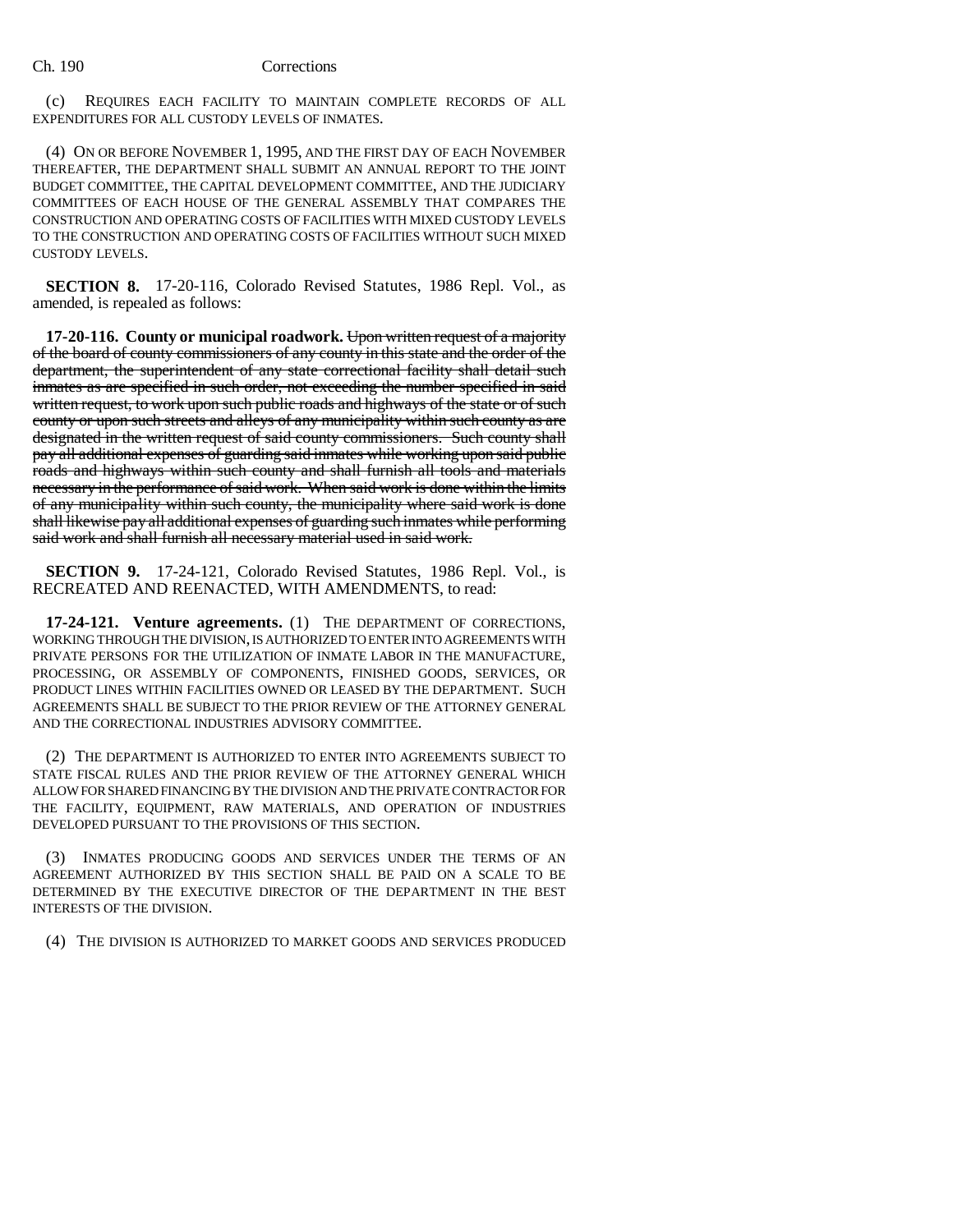UNDER A VENTURE AGREEMENT TO ANY OFFICE, DEPARTMENT, INSTITUTION, OR AGENCY SUPPORTED IN WHOLE OR IN PART BY THE STATE OR ANY POLITICAL SUBDIVISION THEREOF OR TO ANY OTHER STATE, THE FEDERAL GOVERNMENT, ANY NONPROFIT ORGANIZATION, ANY PRIVATE SECTOR RETAILER, OR THE GENERAL PUBLIC.

(5) THE WAGES OF AN INMATE WORKING UNDER AN AGREEMENT ENTERED INTO PURSUANT TO THIS SECTION WITH A PRIVATE PERSON SHALL BE DISTRIBUTED UNDER GUIDELINES ESTABLISHED BY THE EXECUTIVE DIRECTOR IN ORDER TO OFFSET THE COST OF IMPRISONMENT AND INCIDENTAL EXPENSES, PAY COURT-ORDERED RESTITUTION, PAY THE PRO RATA SHARE OF CHILD SUPPORT COST AS ESTABLISHED BY THE DEPARTMENT OF HUMAN SERVICES, AND ESTABLISH A SAVINGS ACCOUNT TO ASSIST THE INMATE UPON RELEASE AND TO OFFSET STATE COSTS AT THE TIME OF RELEASE.

**SECTION 10.** 17-29-104, Colorado Revised Statutes, 1986 Repl. Vol., is repealed as follows:

**17-29-104. Offenders in work program.** (1) Each able-bodied offender assigned to a work program shall:

(a) Work eight hours per day for five days a week under the close supervision of department personnel;

(b) Receive no compensation; and

(c) Be provided with necessary hygiene items.

**SECTION 11.** Article 29 of title 17, Colorado Revised Statutes, 1986 Repl. Vol., is amended BY THE ADDITION OF A NEW SECTION to read:

**17-29-105. Minimum security off-grounds work programs - authorized.** (1) THE EXECUTIVE DIRECTOR MAY ESTABLISH AN OFF-GROUNDS WORK PROGRAM FOR INMATES AT ANY OF THE MINIMUM SECURITY FACILITIES. THE PURPOSE OF THE PROGRAM IS TO PROVIDE EMPLOYMENT OPPORTUNITIES FOR THE INMATES AT SUCH FACILITIES, TO REINFORCE THE REHABILITATION OF SUCH INMATES, AND TO PROVIDE INMATES WITH THE NECESSARY SKILLS AND APPROPRIATE WORK ETHICS IN REENTERING THE WORK FORCE AND THEIR COMMUNITIES. UNDER THE PROGRAM, INMATES MAY BE ASSIGNED TO APPROPRIATE WORK ASSIGNMENTS REQUESTED BY ANY FEDERAL, STATE, OR LOCAL GOVERNMENTAL AGENCY OR NONPROFIT AGENCY. APPROPRIATE WORK ASSIGNMENTS SHALL BE DETERMINED BY THE EXECUTIVE DIRECTOR. REQUESTS FROM AGENCIES AND AGENCY AGREEMENTS WITH THE DEPARTMENT OF CORRECTIONS SHALL COMPLY WITH CRITERIA ESTABLISHED BY THE EXECUTIVE DIRECTOR PURSUANT TO SECTION 17-20-115; EXCEPT THAT SUCH CRITERIA MAY INCLUDE BUT IS NOT LIMITED TO THE FOLLOWING REQUIREMENTS:

(a) THAT A REQUESTING AGENCY OUTLINE IN DETAIL ANY WORK TO BE PERFORMED BY INMATES, THE PERIOD OF TIME FOR COMPLETING THE PROJECT, AND THE RESPECTIVE RESPONSIBILITIES OF THE REQUESTING AGENCY AND THE DEPARTMENT OF CORRECTIONS IN CONNECTION WITH THE PROJECT AGREEMENT;

(b) THAT A REQUESTING AGENCY PROVIDE ANY NECESSARY MATERIALS,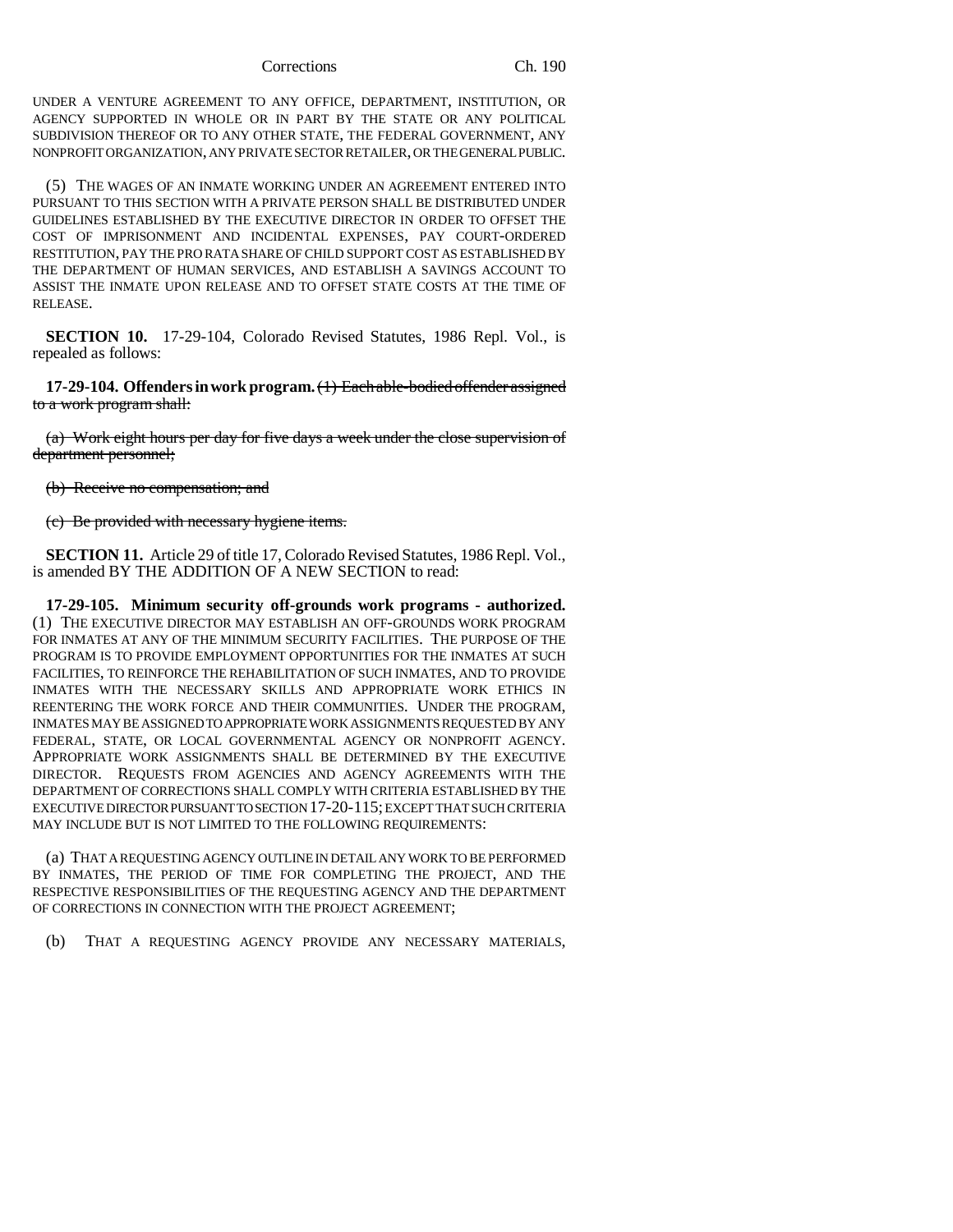EQUIPMENT, AND TRANSPORTATION OR DEFRAY OPERATIONAL COSTS OF STATE VEHICLES;

(c) THAT APPROPRIATE SECURITY BE PROVIDED AT ALL TIMES. IN CONNECTION WITH THIS REQUIREMENT, AGENCIES MAY CONTRACT WITH THE DEPARTMENT OF CORRECTIONS FOR THE DEPARTMENT TO PROVIDE SUCH SECURITY.

(d) THAT A REQUESTING AGENCY ENSURE THAT ANY PERSON WHO SUPERVISES AN INMATE IN CONNECTION WITH A WORK PROJECT BE TRAINED BY DEPARTMENT OF CORRECTIONS PERSONNEL TO SUPERVISE CORRECTIONAL INMATES. SUCH TRAINING MAY BE PROVIDED BY DEPARTMENT OF CORRECTIONS PERSONNEL.

(e) THAT THE NUMBER OF INMATES SUPERVISED BY ONE PERSON NOT EXCEED TEN;

(f) THAT A REQUESTING AGENCY COMPLY WITH ANY REPORTING REQUIREMENTS ESTABLISHED BY THE EXECUTIVE DIRECTOR IN CONNECTION WITH AN OFF-GROUNDS WORK PROJECT AND THE INMATES PARTICIPATING IN SUCH PROJECT;

(g) THAT AN INMATE RECEIVE SECURITY CLEARANCE TO LEAVE A CORRECTIONAL FACILITY BY THE CLASSIFICATION OFFICER OR COMMITTEE AND RECEIVE APPROVAL FROM THE EXECUTIVE DIRECTOR;

(h) THAT INMATES BE COMPENSATED IN ACCORDANCE WITH THE PROVISIONS OF THIS TITLE AND WITH THE COLORADO DEPARTMENT OF CORRECTIONS INMATE PAY REGULATION, INCLUDING, BUT NOT LIMITED TO, PROVISIONS WITH RESPECT TO DEDUCTIONS AND REIMBURSEMENT FOR CARE CLAIMS.

(2) NO PROJECT SHALL BE UNDERTAKEN OR AGREEMENT MADE FOR ANY PROJECT THAT RESULTS IN ANY PERSONAL BENEFIT OR PROFIT FOR A PRIVATE INDIVIDUAL AS OPPOSED TO THE PUBLIC.

(3) THE EXECUTIVE DIRECTOR MAY APPOINT ONE OR MORE DESIGNEES TO PERFORM THE DUTIES AND FUNCTIONS SET FORTH IN THIS SECTION.

**SECTION 12.** 17-22.5-303 (7), Colorado Revised Statutes, 1986 Repl. Vol., as amended, is amended to read:

**17-22.5-303. Parole.** (7) For persons who are granted parole pursuant to subsection (6) of this section, the division of adult services shall provide a period of up to five years of parole supervision and assistance in securing employment, housing, and such other services as may effect the successful reintegration of such offender into the community while recognizing the need for public safety. The conditions for parole for any such offender under this subsection (7) shall be established pursuant to section 17-22.5-404 by the state board of parole prior to his SUCH OFFENDER'S release from incarceration. Upon a determination that the conditions of parole have been violated in a parole revocation proceeding, the state board of parole shall continue the parole in effect, modify the conditions of parole if circumstances then shown to exist require such modifications, which circumstances shall be set forth in writing, or revoke the parole and order the return of the offender to a place of confinement designated by the executive director for a period of not more than five years. In computing the period of reincarceration FOR AN OFFENDER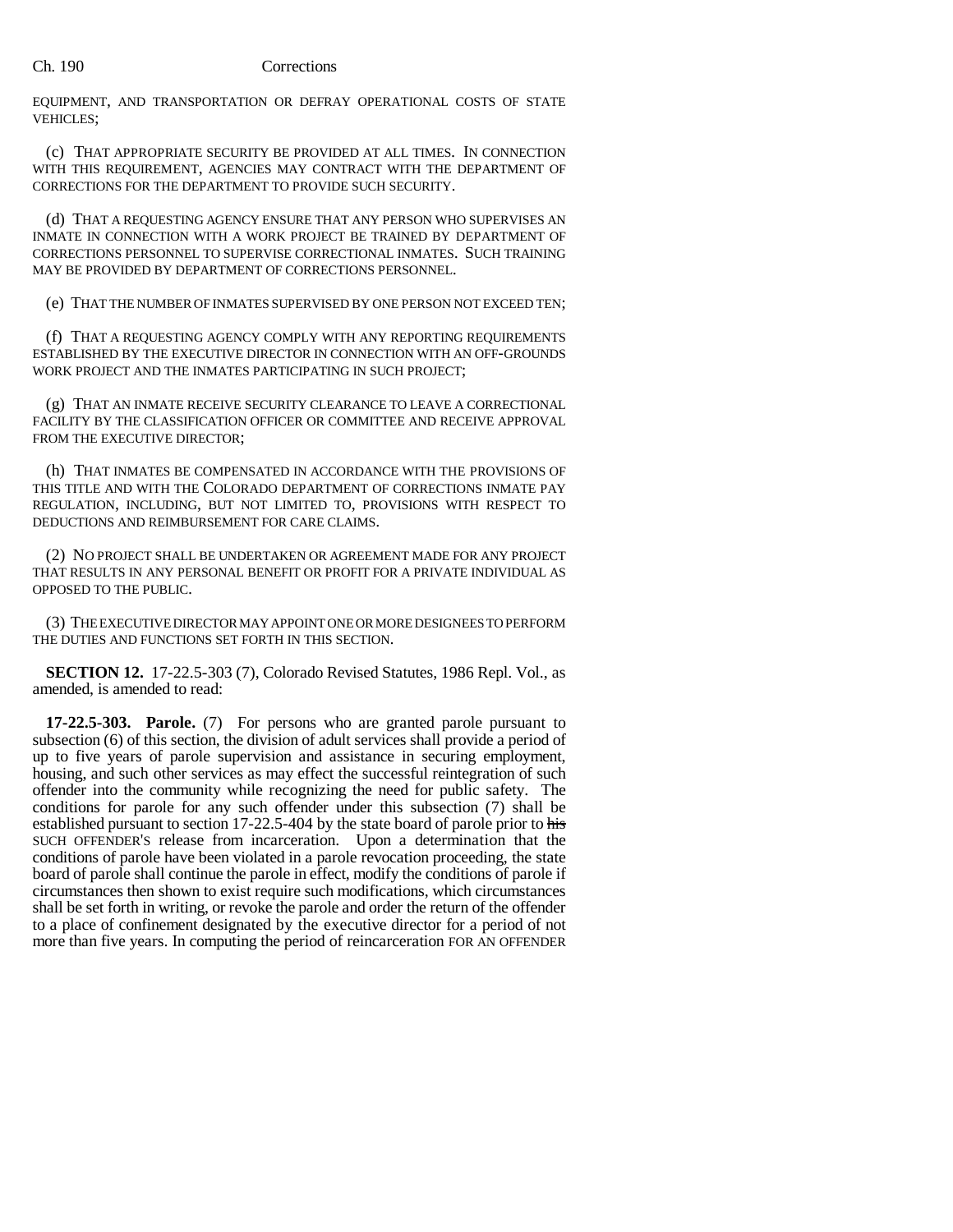OTHER THAN AN OFFENDER SENTENCED FOR A NONVIOLENT FELONY OFFENSE, AS DEFINED IN SECTION 17-22.5-405 (5), the time between the offender's release on parole and the revocation of such parole shall not be considered to be any part of the term of the sentence. In no event shall any period of reincarceration and sentence actually served exceed the sentence imposed pursuant to section 18-1-105, C.R.S. The state board of parole may discharge an offender granted parole under this section at any time during the term of parole upon a determination that the offender has been sufficiently rehabilitated and reintegrated into society and can no longer benefit from parole supervision.

**SECTION 13.** 17-22.5-403 (6), Colorado Revised Statutes, 1986 Repl. Vol., as amended, is amended to read:

**17-22.5-403. Parole eligibility.** (6) For persons who are granted parole pursuant to subsection (5) of this section, the division of adult services shall provide parole supervision and assistance in securing employment, housing, and such other services as may affect the successful reintegration of such offender into the community while recognizing the need for public safety. The conditions for parole for any such offender under this subsection (6) shall be established pursuant to section 17-22.5-404 by the state board of parole prior to such offender's release from incarceration. Upon a determination that the conditions of parole have been violated in a parole revocation proceeding, the state board of parole shall continue the parole in effect, modify the conditions of parole if circumstances then shown to exist require such modifications, which circumstances shall be set forth in writing, or revoke the parole and order the return of the offender to a place of confinement designated by the executive director for any period of time up to the period remaining on such person's sentence until the discharge date as determined by section 17-22.5-402 or one year, whichever is longer. In computing the period of reincarceration FOR AN OFFENDER OTHER THAN AN OFFENDER SENTENCED FOR A NONVIOLENT FELONY OFFENSE, AS DEFINED IN SECTION 17-22.5-405 (5), the time between the offender's release on parole and the revocation of such parole shall not be considered to be part of the term of the sentence. The state board of parole may discharge an offender granted parole under this section at any time during the term of parole upon a determination that the offender has been sufficiently rehabilitated and reintegrated into society and can no longer benefit from parole supervision.

**SECTION 14.** 17-22.5-405 (5), Colorado Revised Statutes, 1986 Repl. Vol., as amended, is amended to read:

**17-22.5-405. Earned time.** (5) (a) Notwithstanding subsections (1), (2), and (3) of this section, no offender who is SENTENCED AND paroled for an A FELONY offense OTHER THAN A NONVIOLENT FELONY committed on or after July 1, 1993, shall be eligible to receive any earned time while such offender is on parole or while such offender is reincarcerated after a revocation of the mandatory period of parole pursuant to section  $18-1-105$  (1) (a) (V), C.R.S. AN OFFENDER WHO IS SENTENCED AND PAROLED FOR A NONVIOLENT FELONY OFFENSE COMMITTED ON OR AFTER JULY 1, 1993, SHALL BE ELIGIBLE TO RECEIVE ANY EARNED TIME WHILE SUCH OFFENDER IS ON PAROLE BUT SHALL NOT BE ELIGIBLE FOR EARNED TIME WHILE SUCH OFFENDER IS REINCARCERATED AFTER A REVOCATION OF THE MANDATORY PERIOD OF PAROLE PURSUANT TO SECTION 18-1-105 (1) (a) (V), C.R.S.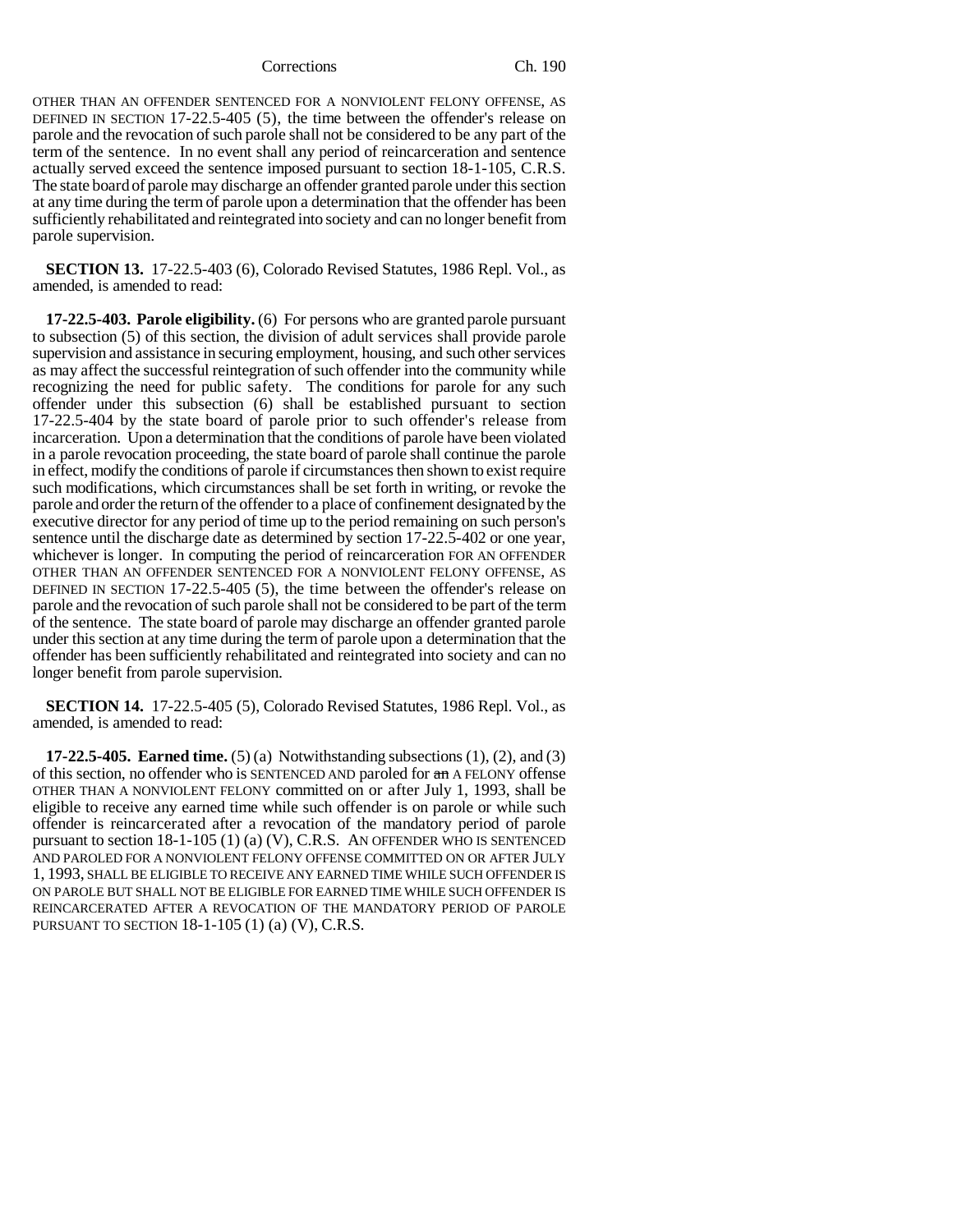(b) AS USED IN THIS SUBSECTION (5), UNLESS THE CONTEXT OTHERWISE REQUIRES, A "NONVIOLENT FELONY OFFENSE" MEANS A FELONY OFFENSE OTHER THAN A CRIME OF VIOLENCE AS DEFINED IN SECTION 16-11-309 (2), C.R.S., ANY OF THE FELONY OFFENSES SET FORTH IN SECTION 18-3-104,18-4-203, 18-4-301, OR 18-4-401 (2) (c), (2) (d), OR (5),C.R.S., OR ANY FELONY OFFENSE COMMITTED AGAINST A CHILD AS SET FORTH IN ARTICLES 3, 6, AND 7 OF TITLE 18, C.R.S.

**SECTION 15.** 18-1-105 (1) (a) (V) (D), Colorado Revised Statutes, 1986 Repl. Vol., as amended, is amended to read:

**18-1-105. Felonies classified - presumptive penalties.** (1) (a) (V) (D) The mandatory period of parole imposed pursuant to sub-subparagraph (A) of this subparagraph (V) shall commence immediately upon the discharge of an offender from imprisonment in the custody of the department of corrections. If the offender has been granted release to parole supervision by the state board of parole, the offender shall be deemed to have discharged the offender's sentence to imprisonment provided for in sub-subparagraph (A) of this subparagraph (V) in the same manner as if such sentence were discharged pursuant to law. When an offender is released by the state board of parole or released because the offender's sentence was discharged pursuant to law, the mandatory period of parole shall be served by such offender. AN OFFENDER SENTENCED FOR NONVIOLENT FELONY OFFENSES, AS DEFINED IN SECTION 17-22.5-405 (5), C.R.S., MAY RECEIVE EARNED TIME PURSUANT TO SECTION 17-22.5-405, C.R.S., WHILE SERVING A MANDATORY PAROLE PERIOD IN ACCORDANCE WITH THIS SECTION BUT NOT WHILE SUCH OFFENDER IS REINCARCERATED AFTER A REVOCATION OF THE MANDATORY PERIOD OF PAROLE.

**SECTION 16.** 17-1-103 (3) (a) and (3) (e), Colorado Revised Statutes, 1986 Repl. Vol., as amended, are amended to read:

**17-1-103. Duties of the executive director.** (3) (a) (I) The executive director shall, upon the recommendation of the department's chief medical officer, appoint a panel of medical consultants.

(II) The executive director shall, upon the recommendation of the department's chief medical officer, determine the membership of the panel based on the medical and surgical needs of the department.

(III) The executive director shall determine the qualifications for appointment to the panel of medical consultants; except that all members of the panel shall be licensed by the state board of medical examiners pursuant to the provisions of article 36 of title 12, C.R.S., OR THE STATE BOARD OF DENTAL EXAMINERS PURSUANT TO THE PROVISIONS OF ARTICLE 35 OF TITLE 12, C.R.S.

(e) For purposes of this subsection (3), "panel of medical consultants" means a panel of medical physicians OR ORAL SURGEONS whose duty is to deliver medical services OR SERVICES RELATED TO ORAL SURGERY.

**SECTION 17.** 17-1-112 (2), Colorado Revised Statutes, 1986 Repl. Vol., as amended, is amended to read:

**17-1-112. Expenses - reimbursement by department.** (2) Any moneys to which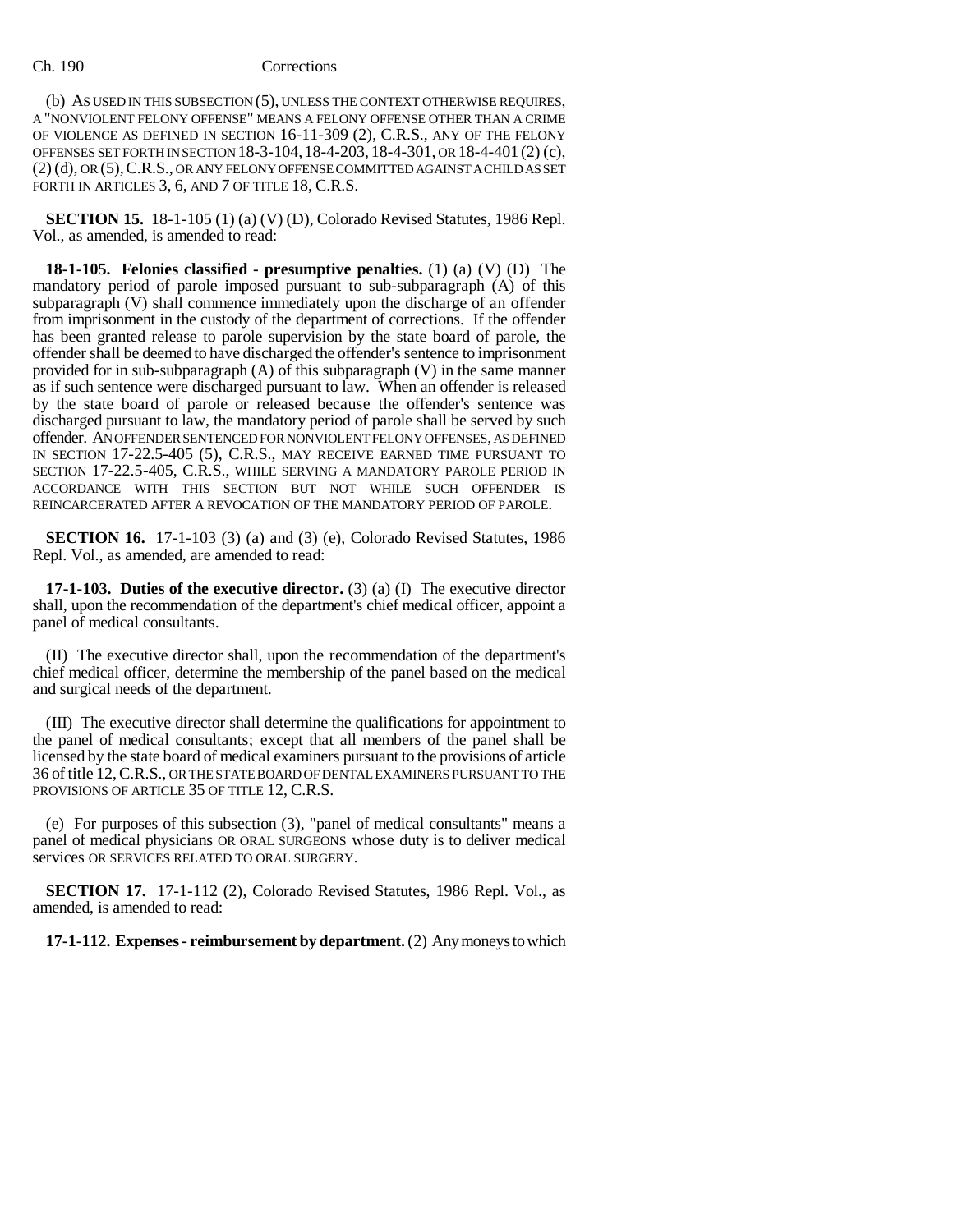a county or city and county may be entitled pursuant to the provisions of this section shall be paid to the treasurer of the county or the manager of revenue of the city and county, who shall credit the same to the general fund of the county or city and county OR SUCH OTHER FUND AS THE BOARD OF COUNTY COMMISSIONERS OF THE COUNTY OR THE CITY COUNCIL OF THE CITY AND COUNTY MAY DIRECT and who shall account for such moneys as provided by law.

**SECTION 18.** 17-22.5-202 (3) (a) and (3) (b.5), Colorado Revised Statutes, 1986 Repl. Vol., as amended, are amended to read:

**17-22.5-202. Ticket to leave - discharge - clothes, money, transportation.** (3) Prior to the release from a correctional facility by discharge or parole of any person imprisoned for the commission of a child abuse offense which occurred within the state of Colorado, the executive director shall:

(a) Notify the Colorado bureau of investigation of:

- (I) The identity of the offender; and
- (II) The anticipated release date of the offender; and
- (III) The last-known home address of the offender; and
- (IV) The parole address of the offender; AND

(V) THE RESULTS OF A CHEMICAL TEST OF A SEX OFFENDER'S BLOOD IN ACCORDANCE WITH PARAGRAPH (b.5) OF THIS SUBSECTION (3).

(b.5) (I) On and after July 1, 1994, direct appropriate personnel with the department of corrections to require any offender who is released from the custody of the department of corrections having completed serving a sentence for an offense involving unlawful sexual behavior as described in part 4 of article 3 of title 18, C.R.S., or for the offense described in section 18-3-305, C.R.S., who is under their jurisdiction to sign a notice that informs the offender of the duty to register with local law enforcement agencies in accordance with section 18-3-412.5, C.R.S. The same persons, after obtaining a signed notice from an offender, shall notify local law enforcement agencies where the offender plans to reside of the offender's address within forty-eight hours after an offender has been placed on parole or probation when such an address is provided in the signed notice. Department of corrections personnel shall provide such notice no later than two days before the offender is to be released from the department of corrections.

(II) IN ADDITION, THE DEPARTMENT SHALL REQUIRE ANY OFFENDER CONVICTED OF AN OFFENSE FOR WHICH THE FACTUAL BASIS INVOLVED A SEXUAL ASSAULT AS DEFINED IN PART 4 OF ARTICLE 3 OF TITLE 18, C.R.S., OR ANY SEXUAL OFFENSE COMMITTED AGAINST A CHILD AS ENUMERATED IN SECTION 18-3-411, C.R.S., TO SUBMIT TO CHEMICAL TESTING OF THE OFFENDER'S BLOOD TO DETERMINE THE GENETIC MARKERS THEREOF AND TO CHEMICAL TESTING OF THE OFFENDER'S SALIVA TO DETERMINE THE SECRETOR STATUS THEREOF. SUCH TESTING SHALL OCCUR PRIOR TO THE OFFENDER'S RELEASE FROM INCARCERATION, AND THE RESULTS THEREOF SHALL BE FILED WITH AND MAINTAINED BY THE COLORADO BUREAU OF